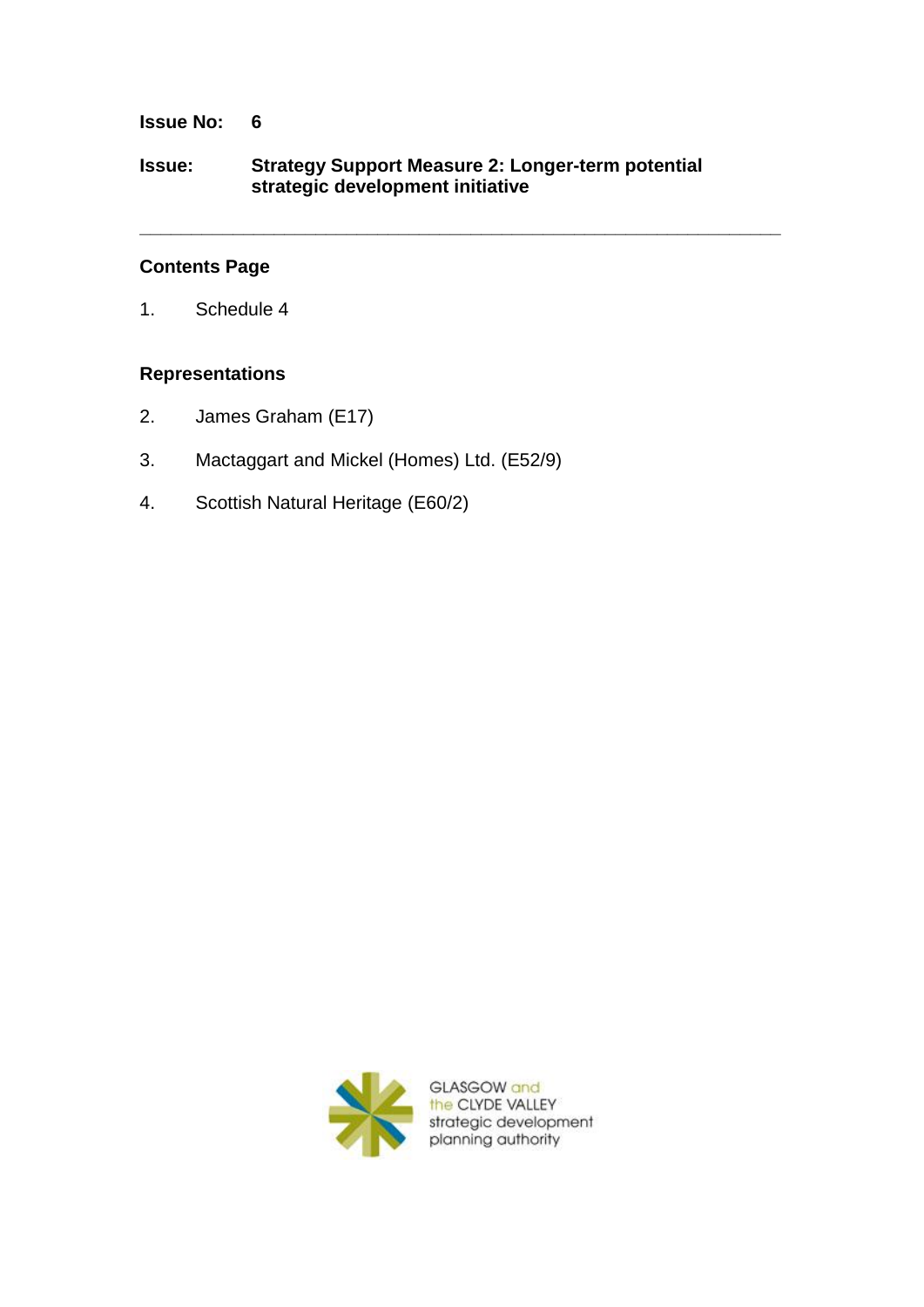| <b>Issue 6</b>                                                                                                                                                                                                                                                                                                                                                                                                                               | <b>Strategy Support Measure 2: Longer-term potential</b><br>strategic development initiative                         |
|----------------------------------------------------------------------------------------------------------------------------------------------------------------------------------------------------------------------------------------------------------------------------------------------------------------------------------------------------------------------------------------------------------------------------------------------|----------------------------------------------------------------------------------------------------------------------|
| <b>Development plan</b><br>reference:                                                                                                                                                                                                                                                                                                                                                                                                        | <b>Strategy Support Measure 2: Longer-</b><br><b>Reporter:</b><br>term potential strategic development<br>initiative |
| Body or person(s) submitting a representation raising the issue (including<br>reference number):                                                                                                                                                                                                                                                                                                                                             |                                                                                                                      |
| E17 James Graham<br>E52/9 Mactaggart and Mickel (Homes) Ltd.<br>E60/2 Scottish Natural Heritage                                                                                                                                                                                                                                                                                                                                              |                                                                                                                      |
| <b>Provision</b><br>the<br><b>of</b><br>development plan to<br>which<br>the<br><b>issue</b><br>relates:                                                                                                                                                                                                                                                                                                                                      | Paragraph 4.17 (page 20)<br>Strategy Support Measure 2 (page 20)                                                     |
| Planning authority's summary of the representation(s):                                                                                                                                                                                                                                                                                                                                                                                       |                                                                                                                      |
| <b>E17 James Graham</b><br>Considers reference to the Lomond Canal project is not appropriate and that the<br>River Leven is the major natural asset in the area.                                                                                                                                                                                                                                                                            |                                                                                                                      |
| E52/9 Mactaggart and Mickel (Homes) Ltd.<br>Strategic Support Measure 2 should be split into two parts, 2A 'long term' and 2B<br>'short term' in order to provide a stimulus for sustainable economic growth over the<br>first five years of the plan.                                                                                                                                                                                       |                                                                                                                      |
| <b>E60/2 Scottish Natural Heritage</b><br>In order to support the aims of the Proposed Plan, the Strathleven Corridor Study<br>should consider all the environmental constraints which exist in the study area, the<br>cumulative impacts of any development, the overall quality of the existing Corridor,<br>and a cost benefit analysis of any proposal as additional requirements for<br>consideration under Strategy Support Measure 2. |                                                                                                                      |
| Modifications sought by those submitting representations:                                                                                                                                                                                                                                                                                                                                                                                    |                                                                                                                      |
| E17 James Graham<br>Seeks the removal of references to the Lomond Canal proposal in paragraph 4.17.                                                                                                                                                                                                                                                                                                                                          |                                                                                                                      |
| E52/9 Mactaggart and Mickel (Homes) Ltd.<br>Seek a new Strategy Support Measure 2B - Sustainable Economic Growth,<br>supporting the short term development and expansion of settlements where<br>infrastructure capacity and environmental considerations were taken into account.                                                                                                                                                           |                                                                                                                      |
| <b>E60/2 Scottish Natural Heritage</b><br>Seek specific wording added to the 2 <sup>nd</sup> paragraph in Strategy Support Measure 2,<br>namely the study should address                                                                                                                                                                                                                                                                     |                                                                                                                      |
| all the environmental constraints which exist in the study area,<br>the cumulative impacts of any development,<br>$\bullet$<br>the overall quality of the existing Corridor<br>a cost benefit analysis of any proposal.                                                                                                                                                                                                                      |                                                                                                                      |